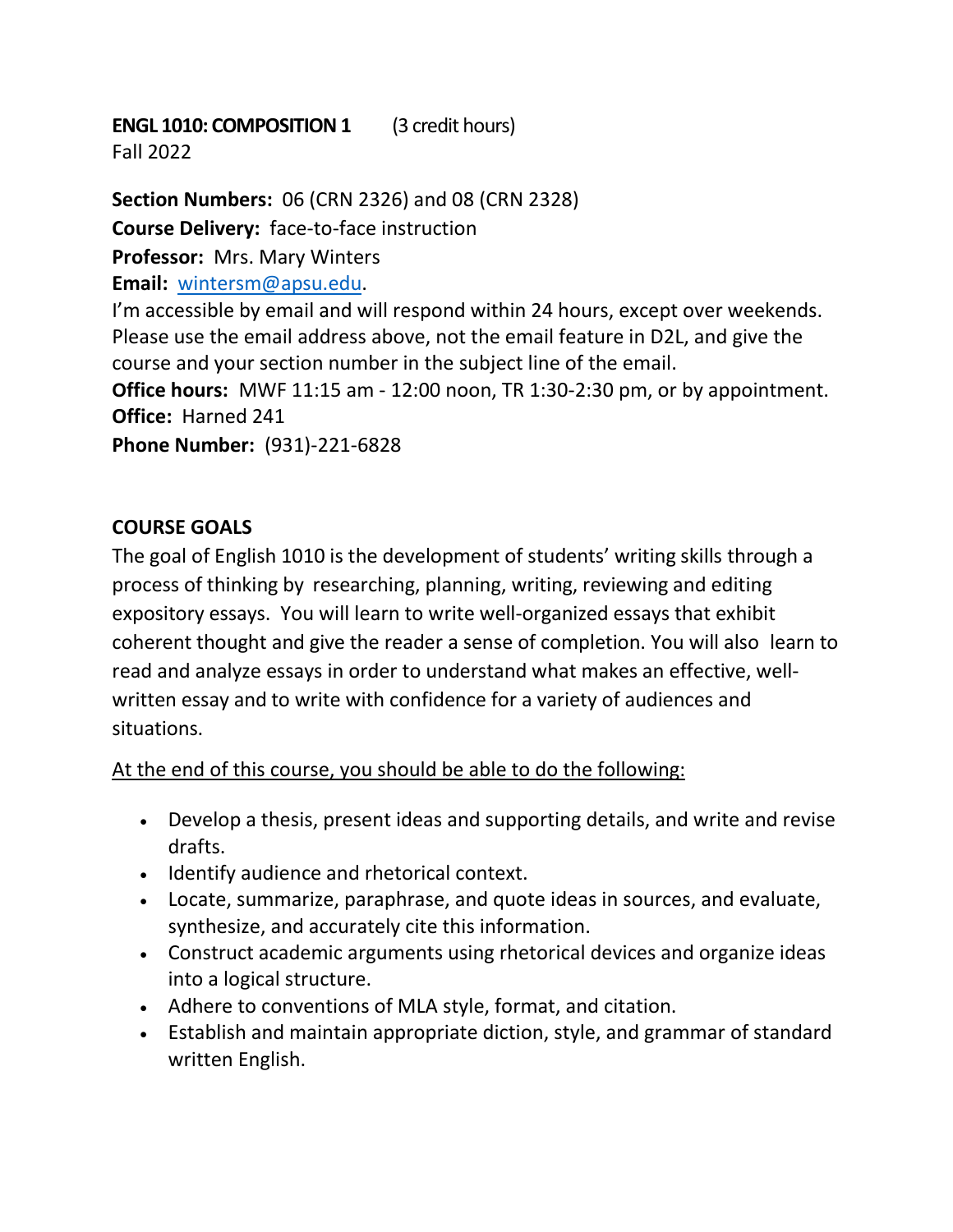#### **COURSE REQUIREMENTS**

## **1. Required Textbooks:**

Graff, Gerald, Cathy Birkenstein, and Russel Durst. *They Say / I Say with Readings,* 5th Edition. Norton, 2018 (ISBN: 978-0-393-35387-31);

Hacker, Diana, and Nancy Sommers. *Rules for Writers*, 9<sup>th</sup> edition. Bedford/St. Martin's, 2019 (ISBN: 978-1-319-36130-3), or the new  $10^{th}$  edition, if you prefer.

**N.B.** I recommend not purchasing the digital versions of these textbooks since they are much harder to use in class than print copies.

**2. Time:** It is important that students schedule plenty of time to read, think, draft, rethink, revise, and develop as writers. On average, this course will require 3-6 hours per week of work outside of class meetings.

**3. Internet access:** The uncertainty and disruptions of the pandemic make internet access an essential part of the course. Students must have reliable, regular (daily) access to the internet. If you need technical help or do not have required equipment and internet access for the course, please let me know immediately. Individuals can also contact Distance Education Support, Monday – Friday, 8:00am-4:30pm, by calling 931-221-6625 or by emailing online@apsu.edu.

**4. D2L familiarity:** Because much of the course material will be posted online, D2L components are not optional. It is essential that students understand how to use D2L, or are willing to learn how. The most successful students check D2L **every weekday** in order to remain informed and on track. *Students are responsible for all information and directions posted to D2L.* 

**5. Email and Zoom:** Students must activate their AP email account and check it regularly since I will not be using personal emails or the email feature in D2L. You should also access your free account in the university's Zoom domain in order to be an authenticated user in case you need to meet me via that medium. (This is not the same as going to the Zoom website and creating a free account with your APSU email.) Go to the following link to log in with your single sign-on (SSO) username and password: Zoom Web Conferencing.

## **Course Assignments:**

You will write six formal essays during the semester: two preliminary drafts, two revised drafts, and two final revisions. You are also responsible for a number of shorter writing assignments leading up to the formal essays. Essays must be must be typed and double-spaced, use 12-point Times New Roman font, and be written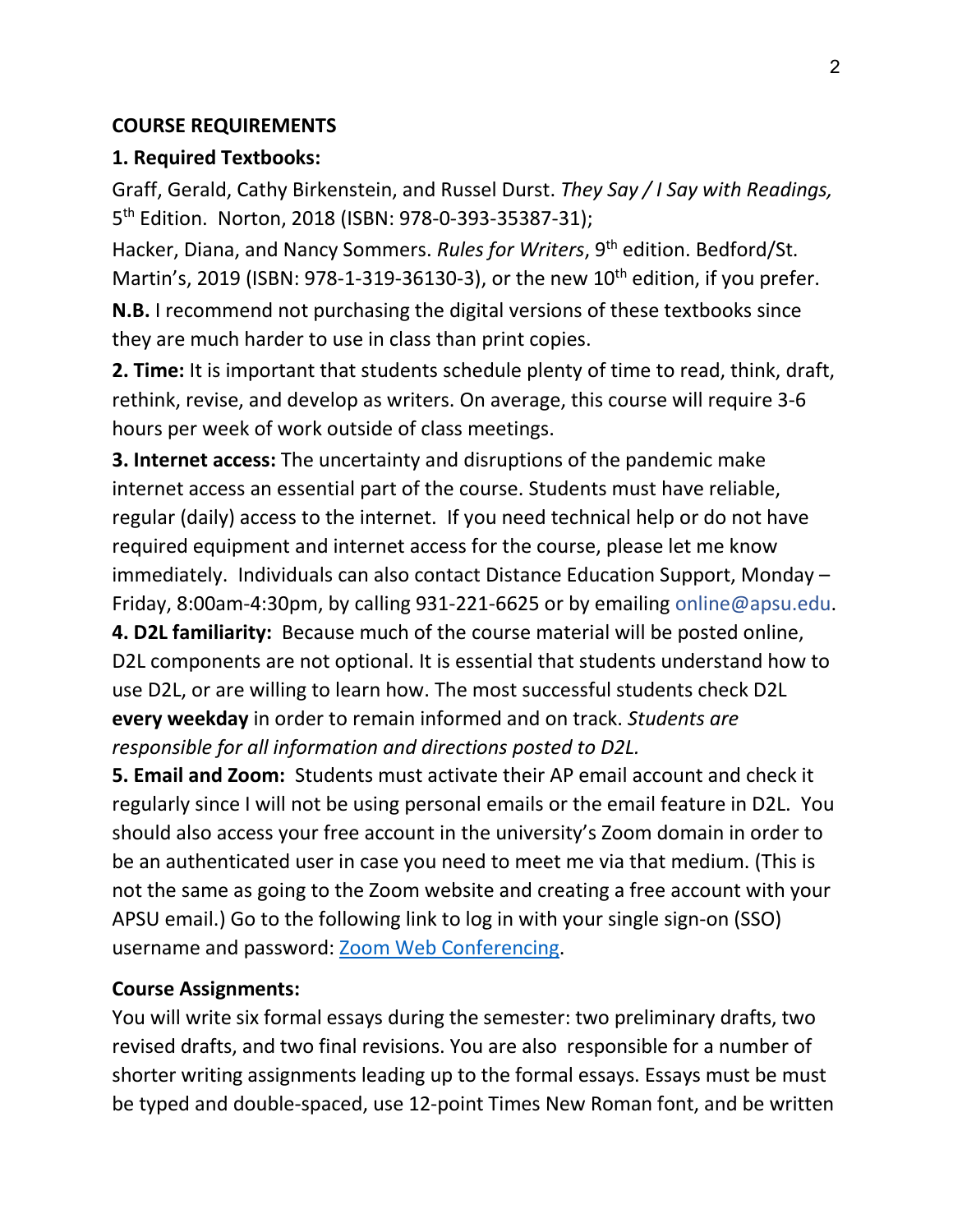in standard edited English. Essays must have titles and page numbers as well as MLA headers that include your name, the instructor's name, the class (title, number, and section), and the date.

# **Specific Course Requirements**

- Complete all **major writing projects**, rough, revised, and final drafts.
- Complete all reading assignments and homework and actively participate both in class and in D2L discussion forums.
- In order to pass this course you must complete all major essays and earn at least a "C" (70%) in the class. In accordance with departmental policy, there are no "Ds" for this course.

# **PARTICIPATION, ASSESSMENTS & GRADING**

Writing and thinking are complex processes that take time to develop. Thus, your overall grade is as dependent on the degree to which your writing improves over the course of the semester, your demonstrated commitment to learning and the support of your peers, and the careful completion of homework and class assignments as to any strict calculation of paper grades. Indeed, a good part of your grade in this course will be determined by your participation in the writing community we are creating.

It is important to understand that you must turn in all drafts of your essays in order to pass this class—this includes both rough, revised, and final drafts. **If you do not turn in all major assignments you will fail, regardless of your grade average**.

# **Grade Distribution:**

| 100-90% = A; $89-80%$ = B; 79-70% = C; below 70% = F |             |     |
|------------------------------------------------------|-------------|-----|
| Homework (short writing assignments, quizzes)        |             | 30% |
| <b>Preliminary Drafts</b>                            |             | 15% |
| Project 1 (Diagnostic Essay)                         |             | 5%  |
| Project 2 (Summary and Critical Response)            |             |     |
|                                                      | revision    | 10% |
|                                                      | final draft | 15% |
| Project 3 (Researched Argument)                      |             |     |
|                                                      | revision    | 10% |
|                                                      | final draft | 15% |

Full descriptions of these assignments will be given out during the semester.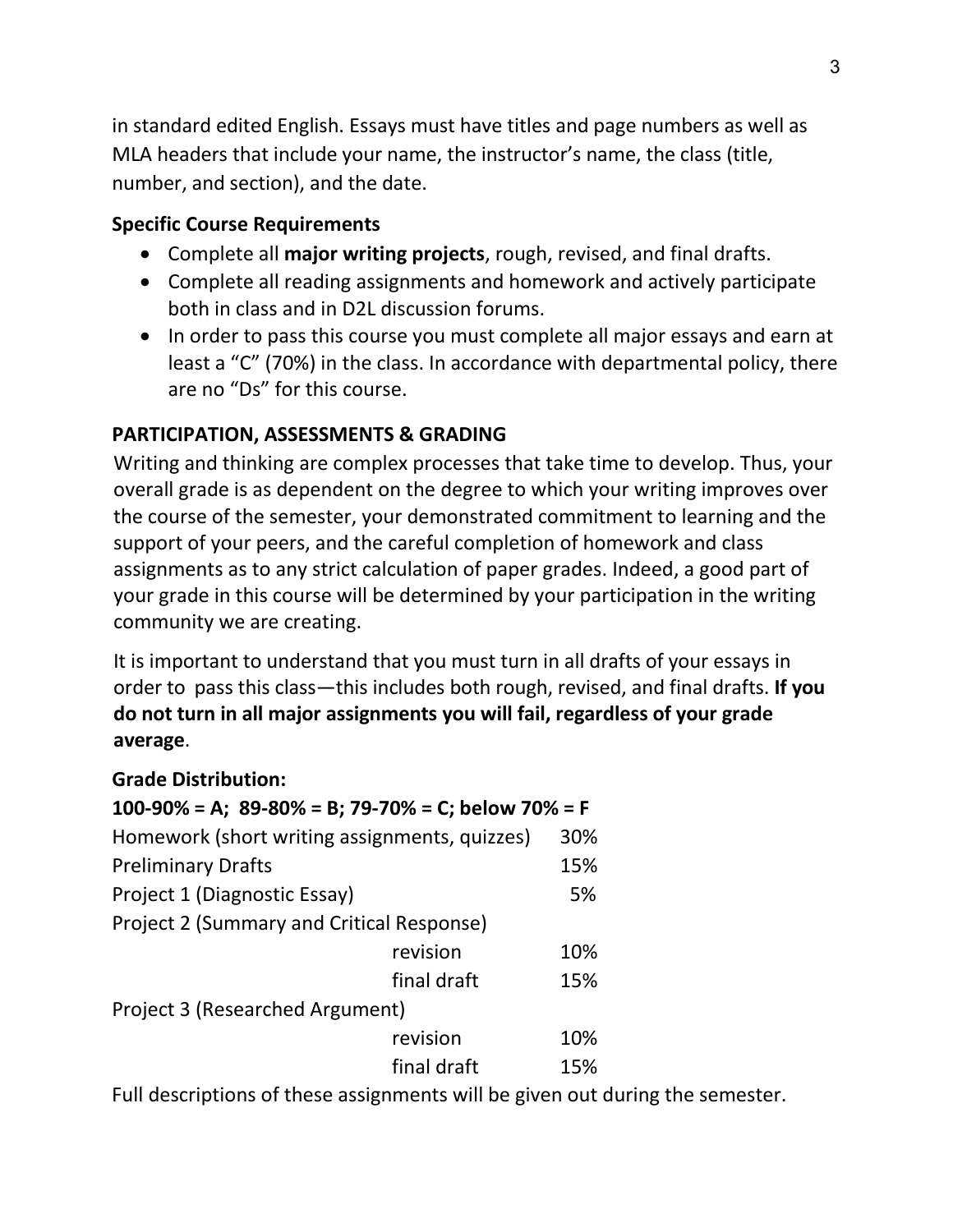#### **COURSE RULES AND POLICIES**

#### **Class Participation in the Discussion Forums**

In addition to completing reading and writing assignments, you will also be required to contribute to discussions in which you will exchange ideas with your classmates on the weekly readings. Be ready to discuss and intelligently question issues raised by the material. This does not mean that you must immediately master the material. On the contrary, it is very likely that you may be confused by a reading or be unable to find its main point. In such cases, then, you should be prepared to discuss what you specifically found puzzling, aggravating, thoughtprovoking, engaging or difficult about the assignment. If you feel you have nothing to state about a piece of writing, actively develop a list of questions about it. Remember, part of your grade in this course will be determined by how much you improve, so there's really no such thing as a stupid question, provided that you ask it in the spirit of honest inquiry.

#### **Revisions**

The famous novelist John Steinbeck said, "Half my life is an act of revision." I expect all students to be willing to revise their essays carefully. Revision is the act that teaches us to become better writers. At the same time, peer review should be a useful tool in the revision process; therefore, students must make a sincere effort to offer substantial constructive criticism to their classmates.

A revision does not mean just correcting grammar and punctuation errors. Instead, revisions must address valid concerns made by peer reviewers, as well as issues raised by the instructor in her review of the essay. The goal is clarity of thought and expression, and it may take a lot of rewriting to come close to that goal.

Students will revise their formal essays twice. Revisions will not replace the original grade, but will stand on their own as part of your cumulative average. The revised and final drafts will be weighted more heavily than the preliminary drafts because, as you learn and practice, I expect you to produce more thoughtful and extensive revisions. However, if you fail to put real effort into your rewriting, it is entirely possible that the grade on a revision may be lower than the grade on the preliminary draft.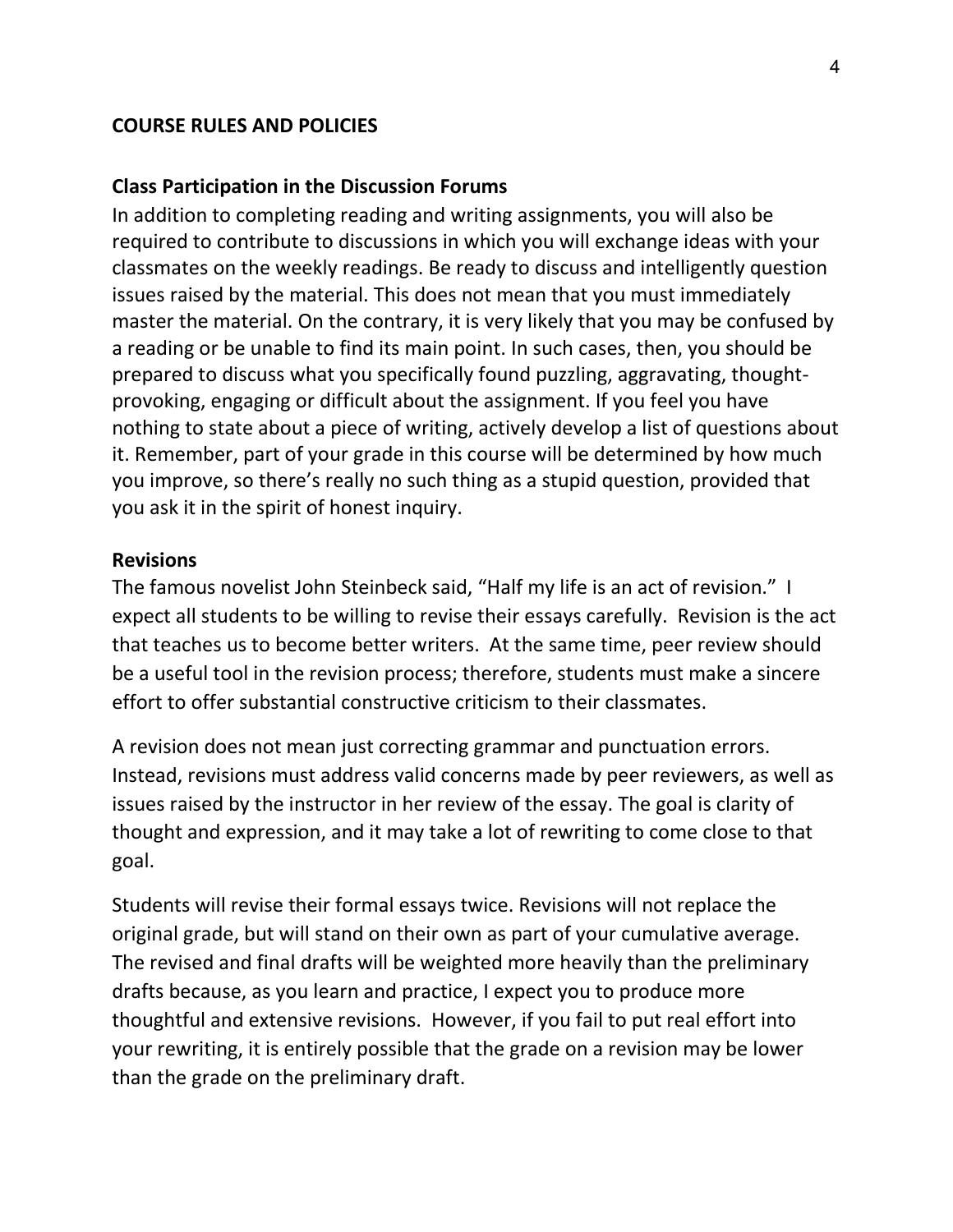## **Attendance**

Students are expected to attend class. If you have four unexcused absences (the equivalent of two weeks of the term), you will receive a grade of FA (failure due to absences). I expect to be notified ahead of time by email if you must miss class or, in the case of an emergency, as soon as possible afterwards, and I will need to see written documentation in order to excuse an absence.

Students unable to attend class due to COVID-19 policy or another serious illness, will:

- 1. Notify their instructor and follow campus guidelines;
- 2. Not be penalized for class absences assuming they make up missed assignments in a timely fashion, in consultation with (and at the discretion of) the instructor; and
- 3. Be provided reasonable accommodations to access all course materials and will be given the opportunity to complete missed assignments online as is practicable.

# **COVID-19 Syllabus Supplement – UPDATED January 10, 2022 for Spring '22**

We should all continue to take steps to mitigate the spread of COVID-19. Masks are recommended for all faculty, staff, and students while indoors. To help keep our university community safe, vaccination and boosters are strongly encouraged and readily available, including at APSU's Boyd Health Services. Contact them at (931) 221-7107.

Any student exhibiting symptoms of COVID-19 should seek a test. If any student tests positive for COVID-19, or if an unvaccinated student is exposed to someone who has tested positive, that student is required to fill out the COVID-19 Self-Reporting Form and isolate for five days from the onset of symptoms. If fever-free without medication, and if other symptoms are improving, the student can return to normal activities on Day 6. The student is strongly encouraged to wear a mask through Day 10. To help prevent further spread, students who test positive should notify anyone with whom they were within six feet for more than fifteen minutes. Students missing class should email their instructors when possible. The COVID-19 vaccine, booster, and testing are still free and widely available through Boyd Health Services. Visit the APSU Coronavirus Dashboard webpage for more information.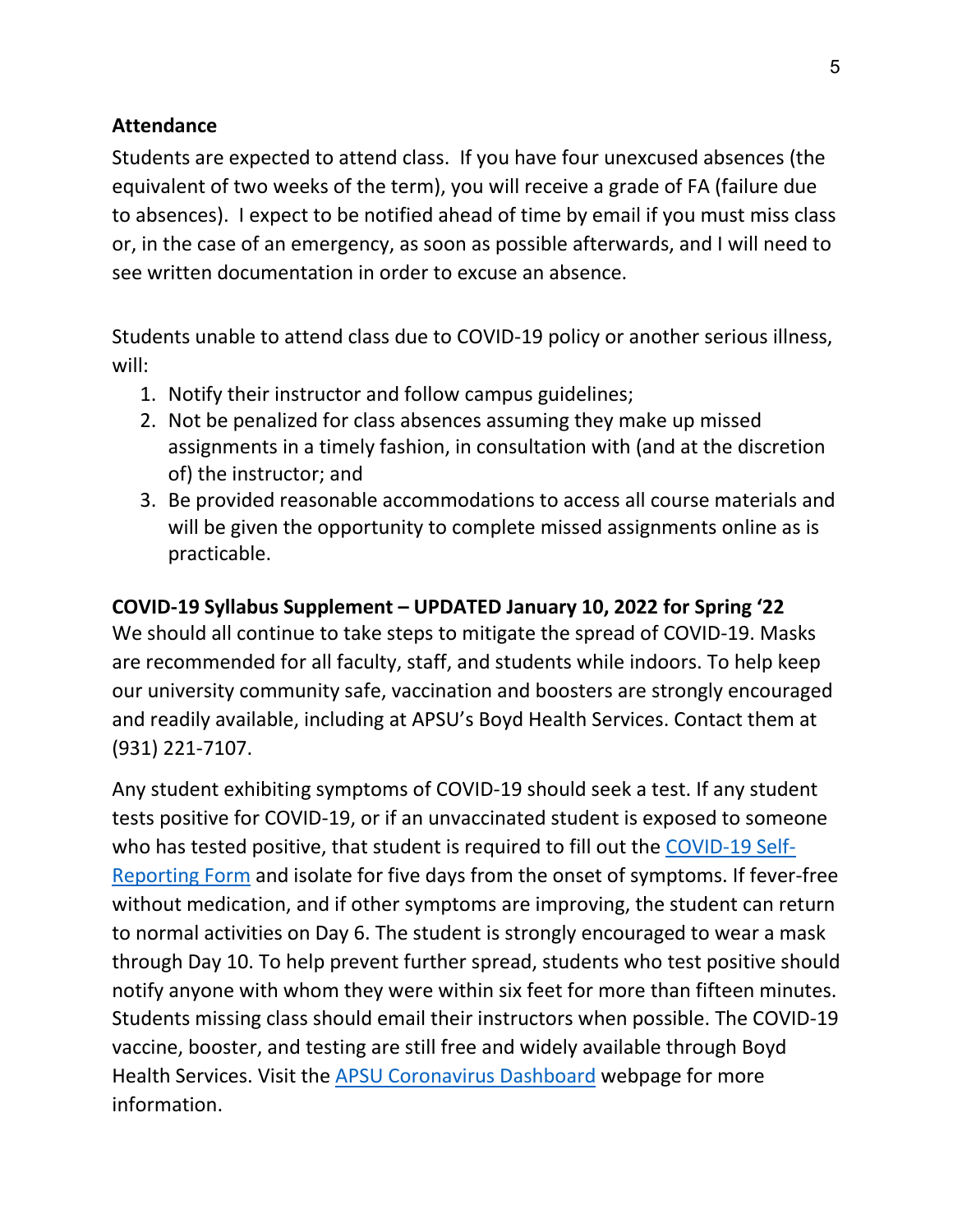#### **Student Complaints and Appeals Procedures**

Discuss your concerns with me or contact the department chair if you need assistance in resolving an issue. APSU has a variety of policies and procedures for students to file a complaint, appeal, or grievance. Please visit this webpage for more information.

#### **Late Work**

Late work will be accepted only if you can demonstrate that you have encountered a valid obstacle before the deadline (i.e., that you've been working on the project in good faith, but have run into some unforeseen impediment). If you feel you may be unable to complete an assignment on time, you should contact me as soon as possible. After reviewing all the work you've done on the assignment, we will set a new deadline together. In all other cases, late work will automatically be docked one letter grade per day past the deadline, beginning the day the assignment was due.

## **Class Conduct:**

During both class discussions and exchanges in D2L, your contributions should be thoughtful, relevant, and respectful. If you are rude or inappropriate in your remarks, you may be subject to disciplinary action by the Dean of Students.

Students are expected to conduct themselves appropriately at all times. Academic and classroom misconduct will not be tolerated. Students must read the "Code of Student Conduct" in the new Student Handbook for an understanding of what will be expected of them within the academic setting. Policy 3:005 will be followed in reporting any suspected cases of academic misconduct.

## **Plagiarism:**

All students are subject to university-wide policies set forth in the *Student Handbook*, including the academic dishonesty policy. The *Student Handbook* defines Academic Dishonesty as "any act of dishonesty in academic work," and further explains as follows: "This includes, but is not limited to, plagiarism, the changing or falsifying of any academic documents or materials, cheating and giving or receiving of unauthorized aid in tests, examinations or other assigned work. Students guilty of academic misconduct, either directly or indirectly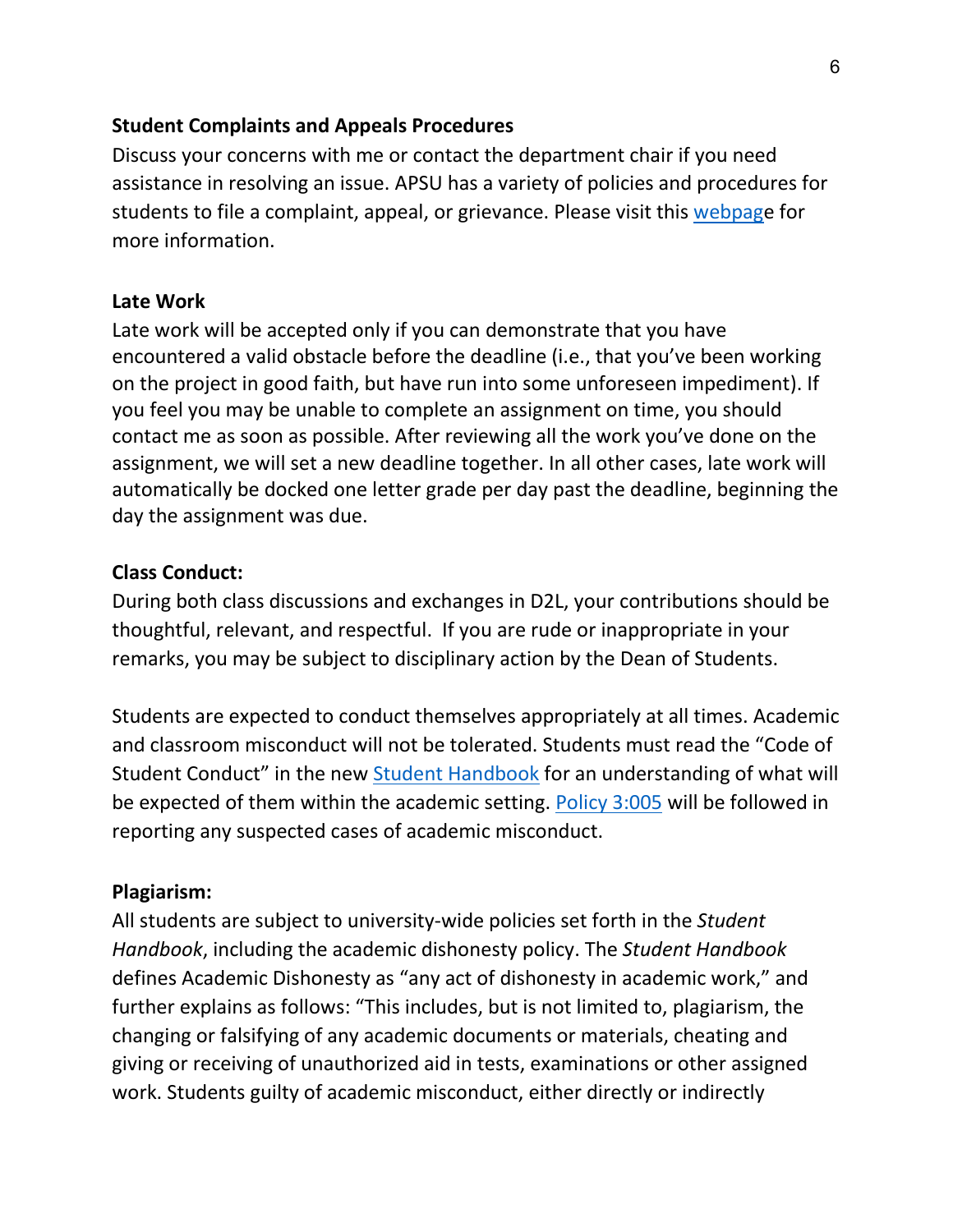through participation or assistance, are immediately responsible to the instructor of the class. Penalties for academic misconduct will vary with the seriousness of the offense and may include, but are not limited to, a grade of 'F' on the work in question, a grade of 'F' in the course, reprimand, probation, suspension and expulsion." Specific examples of plagiarism are:

- copying without proper documentation (quotation marks and a citation) written or spoken words, phrases, or sentences from any source
- summarizing without proper documentation (usually a citation) ideas from another source (unless such information is recognized as common knowledge
- borrowing facts, statistics, graphs, pictorial representations, or phrases without acknowledging the source (unless such information is recognized as common knowledge)
- collaborating on a graded assignment without the instructor's approval
- submitting work, either in whole or in part, created by another person or a professional service and used without attribution (e.g., paper, speech, bibliography, or photograph);
- submitting work, either in whole or in part, that you turned in for another class, even if it was in a previous semester (or high school). This is selfplagiarism and is treated as any other form of plagiarism.

I strictly enforce the plagiarism policy; if you are unsure if you are plagiarizing, ask!

# **Students with Disabilities**

Austin Peay State University abides by Section 504 of the Rehabilitation Act of 1973, which stipulates that no student shall be denied the benefits of an education "solely by reason of a handicap." Disabilities covered by law include, but are not limited to, learning disabilities, hearing, sight, or mobility impairments.

If you have a documented disability that may have some impact on your work in this class and for which you may require reasonable accommodations, communicate with me or Disabilities Services in Clement 140, 931-221-6230 or 931-221-6278 (V/TTY), so that such reasonable accommodations may be arranged.